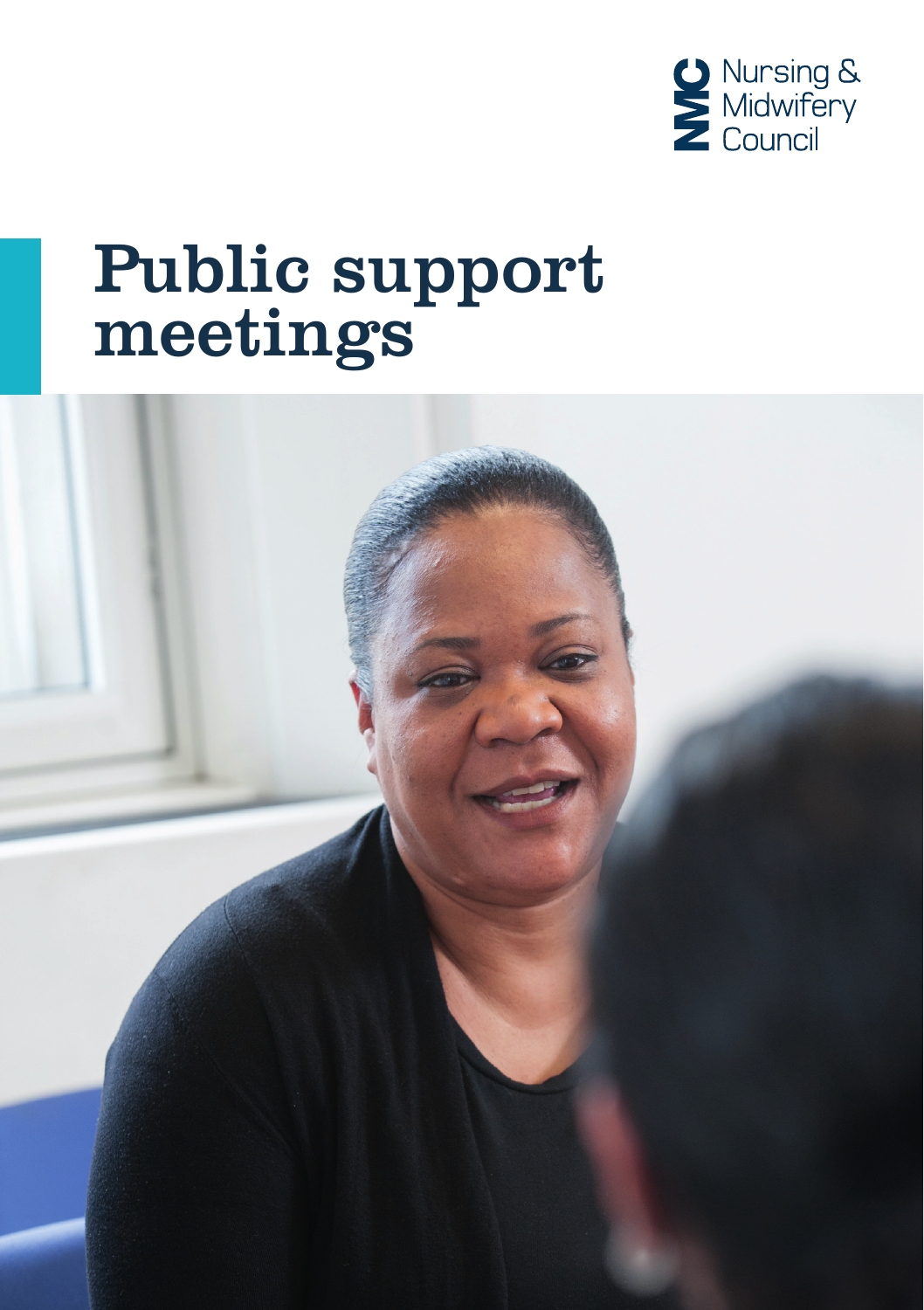# What is the Public Support Service?

The Public Support Service (PSS) puts patients, carers and the public at the heart of what we do. We offer support if you've come to us with concerns about a nurse, midwife or nursing associate.

#### Who is the service for?

It is for anyone who is a patient, service user, family member, or a member of the public who has raised concerns about someone on our register, and we have decided to investigate these concerns.

# Meeting us after you have raised concerns about a nurse, midwife or nursing associate

A public support officer will offer to meet you to explain what happens when we investigate a nurse, midwife or nursing associate and the possible outcomes. Meeting you gives us a chance to make sure we fully understand your concerns and have all the relevant information to help us investigate. We will also be able to provide details of other organisations that can offer further help.

# Explaining the outcome of our investigation to you

A public support officer will offer to meet with you again after we have decided what needs to happen about the nurse, midwife or nursing associate. This will either be at the end of the investigation or at the end of a fitness to practise hearing. The public support officer will explain the outcome of our investigation. We will also be able to provide details of other organisations that can offer further help.

You can bring a friend, family member or supporter to the meeting.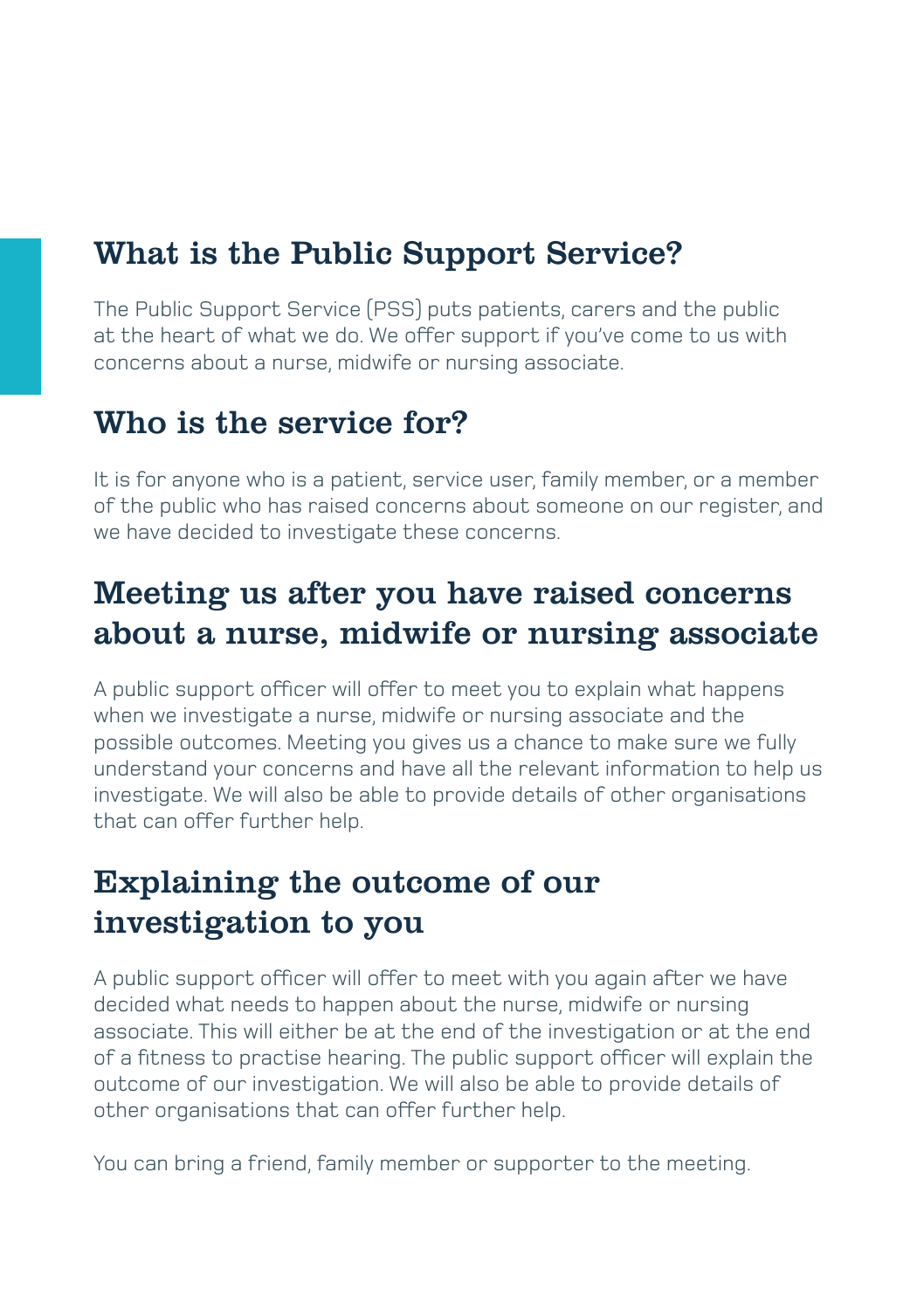## Where are the meetings held?

We can meet you at our offices in London or Edinburgh. We will reimburse reasonable travel costs for you and a friend, family member or supporter who you may wish to bring with you.

We can have a telephone meeting if you can't travel to our offices.

## Who you'll be in contact with at the NMC

#### **The public support officer…**

- makes sure we understand your concerns and explains the investigation process and the possible outcomes
- makes sure you understand the role of the NMC and what we can do
- tells you about other organisations who may be able to help with concerns that we can't help with
- offers to meet you at the end of the investigation or hearing to explain the decision.

#### **The investigation officer…**

- handles the investigation from start to finish
- will be your main point of contact throughout the investigation
- collects and shares information and evidence to support the investigation
- updates you on the progress of the investigation.